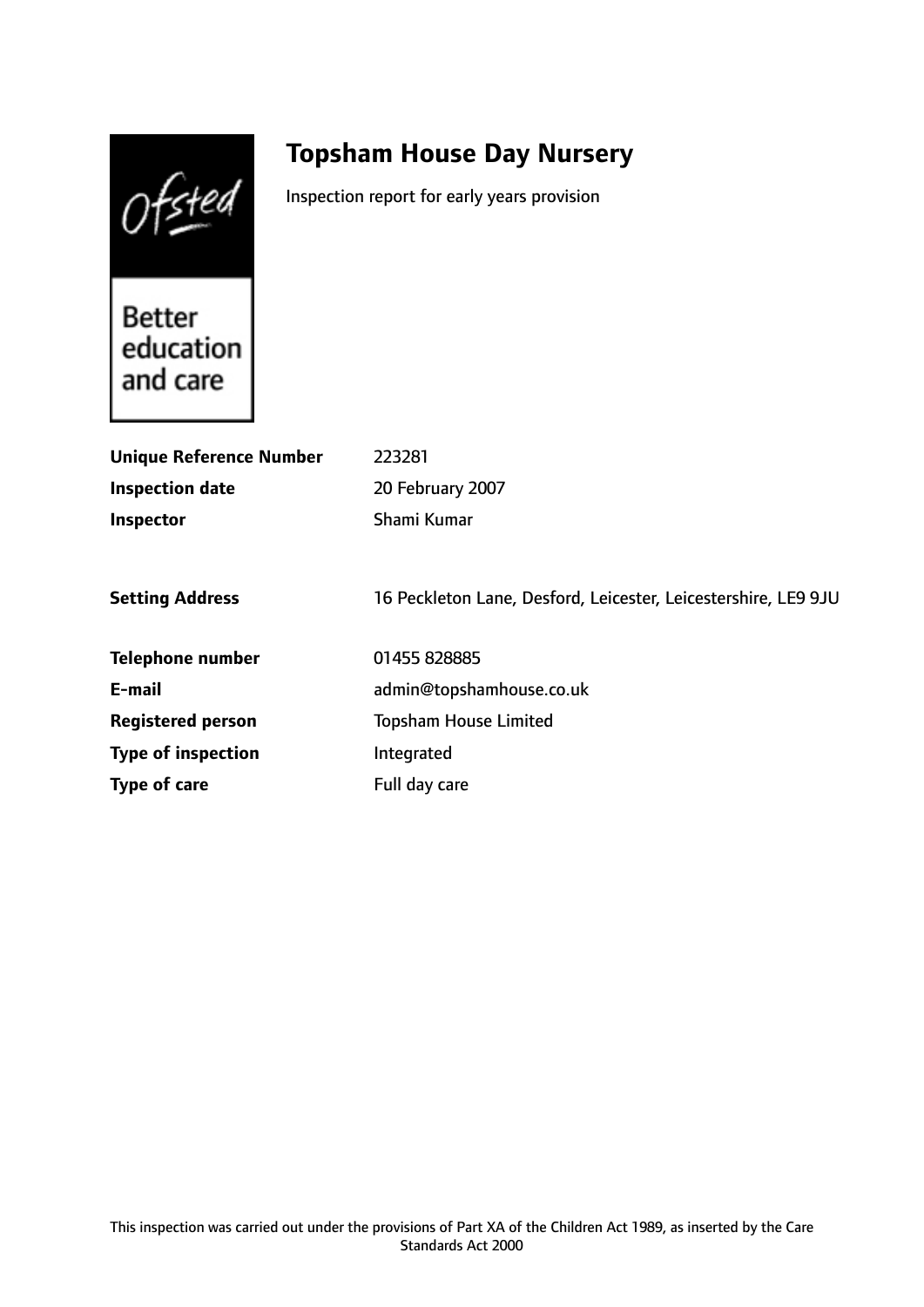# **ABOUT THIS INSPECTION**

The purpose of this inspection is to assure government, parents and the public of the quality of childcare and, if applicable, of nursery education. The inspection was carried out under Part XA Children Act 1989 as introduced by the Care Standards Act 2000 and, where nursery education is provided, under Schedule 26 of the School Standards and Framework Act 1998.

This report details the main strengths and any areas for improvement identified during the inspection. The judgements included in the report are made in relation to the outcomes for children set out in the Children Act 2004; the National Standards for under 8s day care and childminding; and, where nursery education is provided, the *Curriculum guidance for the foundation stage.*

The report includes information on any complaints about the childcare provision which Ofsted has received since the last inspection or registration or 1 April 2004 whichever is the later.

## **The key inspection judgements and what they mean**

*Outstanding: this aspect of the provision is of exceptionally high quality Good: this aspect of the provision is strong Satisfactory: this aspect of the provision is sound Inadequate: this aspect of the provision is not good enough*

For more information about early years inspections, please see the booklet *Are you ready for your inspection?* which is available from Ofsted's website: *www.ofsted.gov.uk.*

## **THE QUALITY AND STANDARDS OF THE CARE AND NURSERY EDUCATION**

On the basis of the evidence collected on this inspection:

The quality and standards of the care are satisfactory. The registered person meets the National Standards for under 8s day care and childminding.

The quality and standards of the nursery education are good.

## **WHAT SORT OF SETTING IS IT?**

Topsham House Day Nursery opened in 1996. It is privately owned and registered to provide full day care for up to 50 children under the age of eight years, of these not more than 20 may be under two years. Opening times are from Monday to Friday, 7:45 until 18:00 and children attend for a variety of sessions. The nursery serves the local area and beyond.

The nursery runs from a detached, converted Edwardian property in Desford. At present there are 70 children on roll, including 9 funded four-year-olds and 11 funded three-year-olds. Children under the age of two years are cared for in two group rooms on the ground floor and children aged two and above are cared for in group rooms on the first floor.

In total 14 members of staff work with children throughout the week, of these 12 members of staff hold recognised childcare qualifications.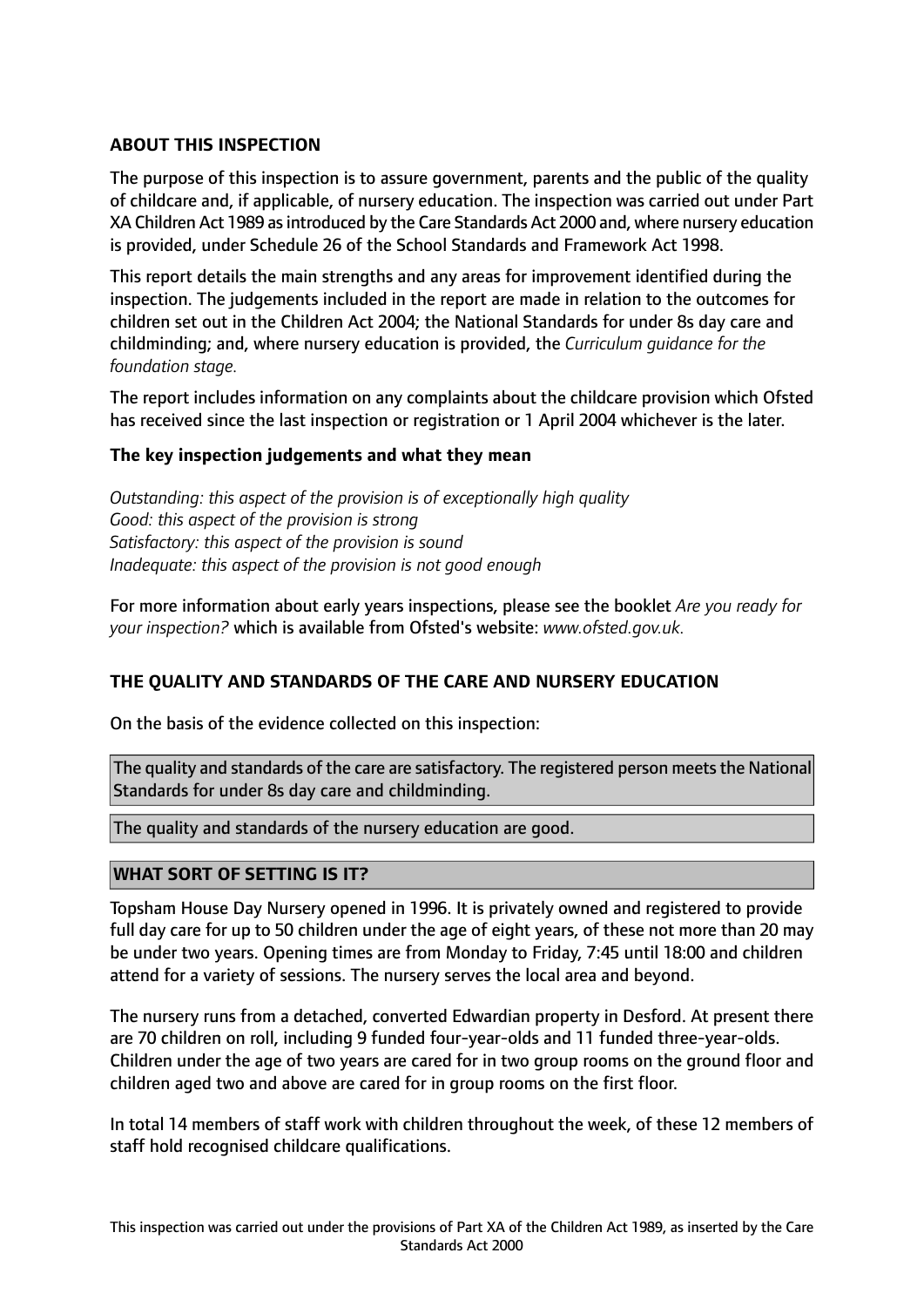The nursery is a member of the National Day Nurseries Association and receives support from the Local Authority.

# **THE EFFECTIVENESS OF THE PROVISION**

#### **Helping children to be healthy**

The provision is good.

Children stay healthy because staff follow clear hygiene routines. For example, they wash tables before and after meals and use gloves and aprons for changing children's nappies. Staff are diligent about hand washing and have daily cleaning routines within each room. Children have a good understanding about the importance of following hygiene routines. For example, they access the toilets easily and pictorial reminders ensure that they wash their hands as part of their daily routine. Their independence is fostered by the provision of low-level toilets and sinks which they can use safely. They access liquid soap and dry their hands using paper towels. Clean linen is provided for each child when sleeping in a cot. Children are aware of when they are tired and happily rest and sleep according to their needs with staff ensuring that they are closely supervised.

Babies and young children's emotional well-being is fostered by the warm, relaxed relationships they develop with the staff. They develop good personal independence because staff encourage them to carry out self-help tasks for themselves. For example, children are encouraged to put on their own coats before outdoor play and change into their slippers when they arrive at the nursery. They are active, acquiring control of their bodies and learning new physical skills. Children enjoy daily outside play when they make use of a good range of energetic physical experiences and have fun. For example, they use pedal toys, balance, climb and throw and catch balls. They learn to move confidently and show a good space awareness as they participate in outdoor circle games. They move creatively asthey participate in organised music and movement sessions and action rhymes. Children learn about what happens to their bodies when they exercise as staff talk to them about how their heart beats faster and how they get hot. Children access a range of equipment that encourages their fine physical control effectively. For example, they choose from a range of tools and objects, such as pencils, scissors, threading beads and nuts and bolts as they develop their hand to eye co-ordination.

Children's dietary needs are met effectively by staff and parents sharing information. Children enjoy a healthy, varied diet and are well nourished as meals and snacks are prepared on site and are provided at regular times throughout the day. Special dietary needs are clearly displayed to remind staff as they serve snacks and meals. Children gain a good understanding of healthy eating through discussion time. The children enjoy healthy meals provided during the day which include fresh fruit and vegetables. They freely talk about carrots being good for them and how these help them to see in the dark. Children are provided with drinks at regular times of the day to ensure they do not become thirsty. Meals are relaxed, social occasions when children sit together and chat happily.

Children are well protected in the event of an accident because the in-house training plan ensures all staff are kept up to date with their first aid training. Parents are made aware of the detailed policy and the procedure that is followed when a child is taken ill. If a child becomes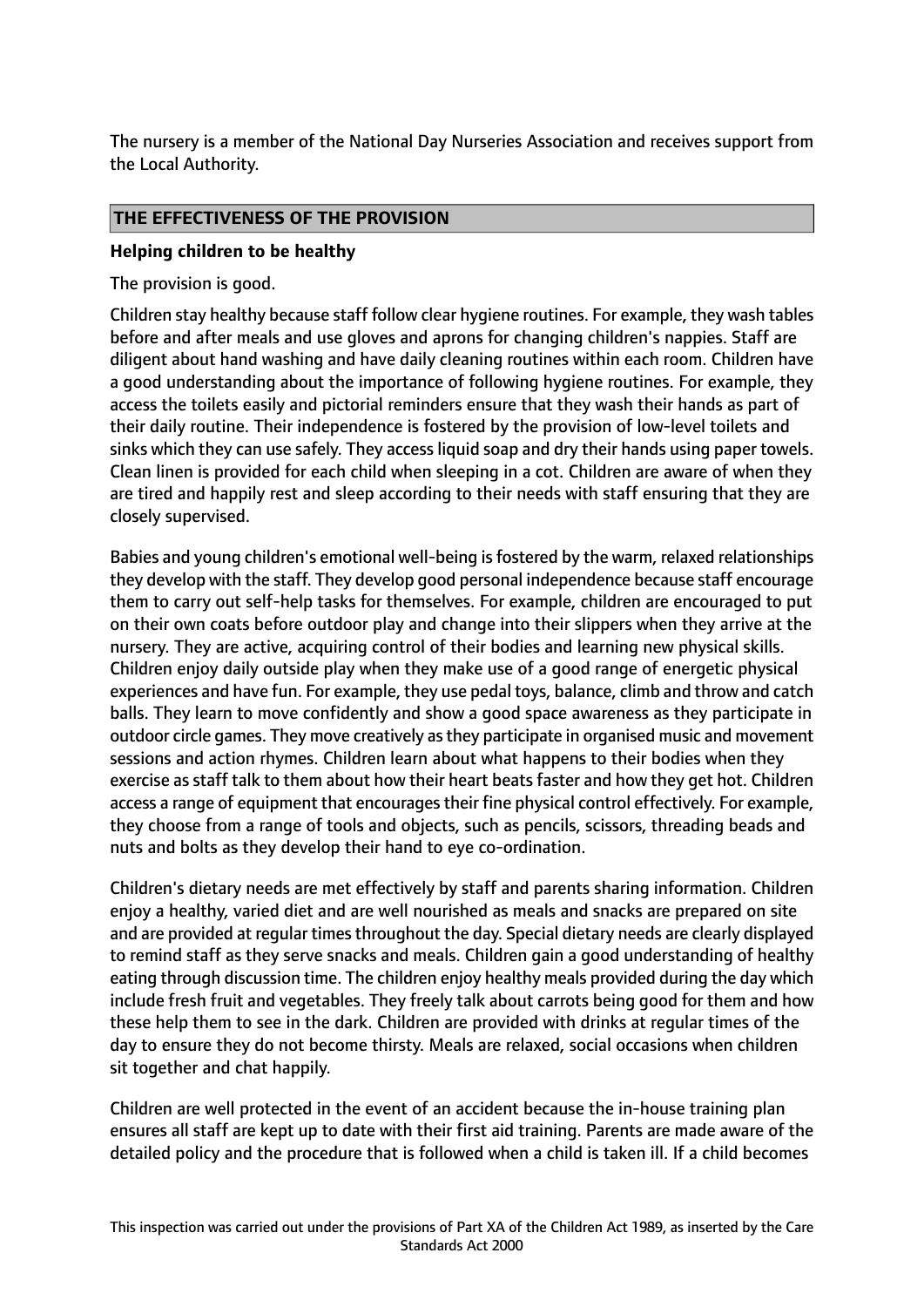ill during the day, the staff ensure they are comfortable while waiting to be collected by parents. Clear information is given to parents about exclusion times relating to common childhood and other illnesses to minimise possible cross-infection. Details of accidents and medication administered are recorded carefully, ensuring parents are fully informed about their children's care.

# **Protecting children from harm or neglect and helping them stay safe**

The provision is satisfactory.

Children are cared for in a well-maintained, welcoming environment which is safe and secure. The children are happy and well-settled and staff are deployed effectively to ensure all areas of the provision are well supervised. They can move around the available space freely and safely as the staff have identified and addressed potential risks to ensure their safety at all times. For example, the entrance door is kept locked during operating hours, stair gates are fitted to prevent children having access in certain areas and sockets are protected. Risk assessments are conducted regularly, however, children's safety is compromised as appropriate furniture is not always used for the younger children, during meal times. Fire safety equipment such as smoke detectors and fire extinguishers are in place and fire evacuation procedures are clearly displayed. Children learn to protect themselves in the event of a fire because they take part in regular fire practises. Clear procedures are in place to ensure children are safe when on outings and when using the outdoor play area. The nursery uses a mini-bus to transport children and appropriate restraints are used.

All parents and children are made very welcome. Younger children and babies are able to investigate and explore their surroundings safely as they begin to crawl and then walk. The premises are colourful with children's art work prominently displayed in all areas. Children use clean, appropriate toys and resources some of which are stored at child height for easy access. Children learn to take responsibility for keeping themselves safe through daily routines and staff explaining safe practices. For example, staff remind children not to run inside and to sit on the chairs properly or they will fall and hurt themselves.

Children are further safeguarded as procedures are in place to prevent unauthorised entry to the nursery and to ensure that children only leave with known adults. Children are well protected by staff, many of whom attend relevant training. They have a satisfactory knowledge and understanding of their roles and responsibilities in child protection matters and are confident that they would be able to recognise signs or symptoms. They know the appropriate procedures to follow should they have any concerns about the welfare of a child. There is a written child protection policy in place, which is shared with parents.

## **Helping children achieve well and enjoy what they do**

The provision is satisfactory.

The care and play experiences for children are satisfactory. Children are supported to deal with the separation from parents and carers and develop close relationships with staff caring for their age range. Children are settled and confident and they build trusting relationships with the staff. Babies are encouraged to become vocal with staff responding to their smiles and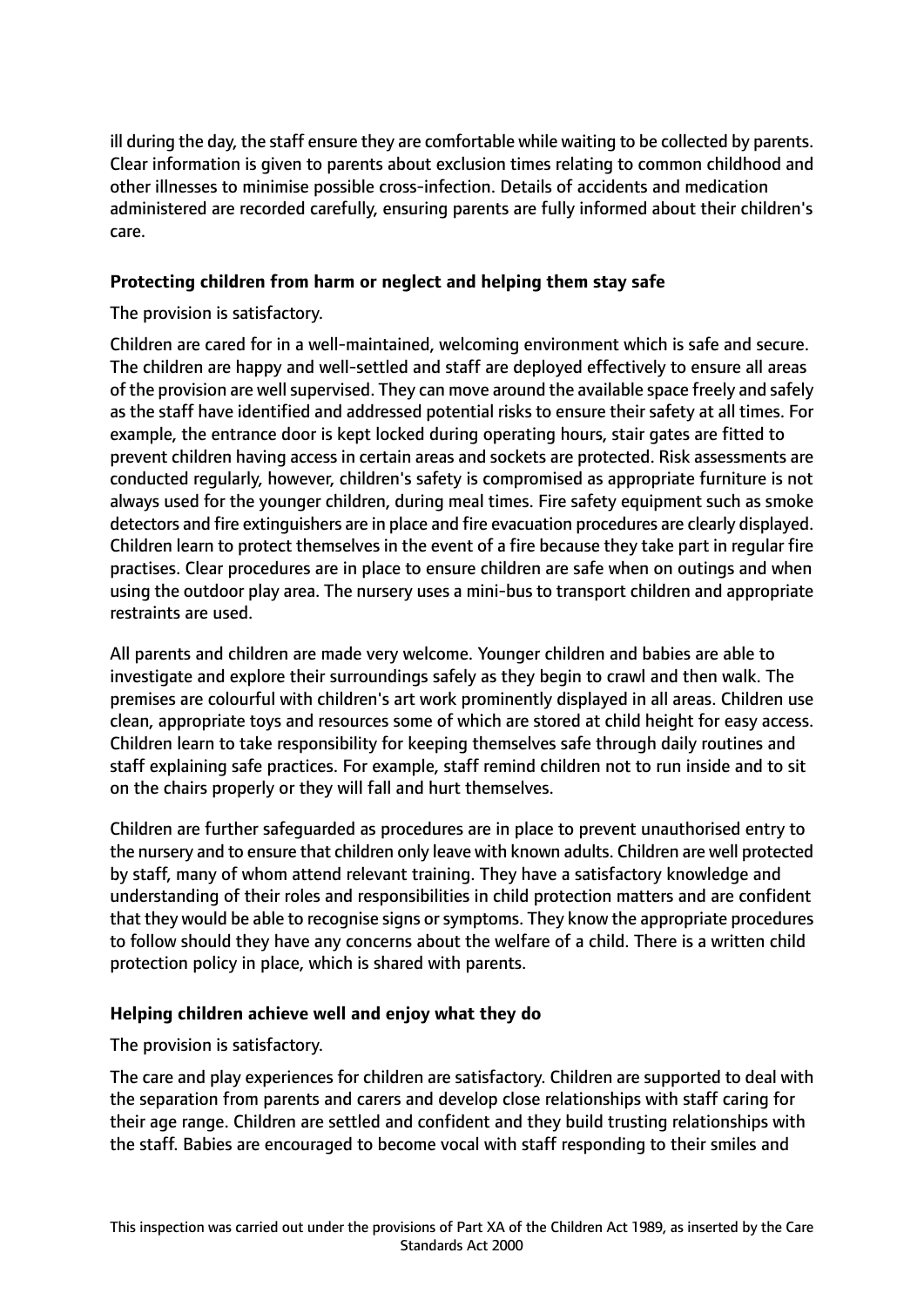gestures. Staff plan the transition through the nursery well so that children remain secure and happy and settle quickly in each area. As children develop, they begin to use gestures to express their needs and start to form recognisable words. Staff extend this by being interested and giving them time to make themselves understood. Babies and young children enjoy activities which enable them to experiment with different textures such as jelly, corn flour and custard. They explore the different sounds of musical instruments, play with the farm animals and ride their cars. However, young children's overall learning and progress is limited as they do not always have access to a wide range of resources. Children gain confidence from the relationships they develop with staff and their peers.

#### Nursery Education

The quality of teaching and learning for the nursery education is good. All the staff are involved in planning and recording assessments of children's progress. Children make good progress in their learning because staff have a thorough knowledge of the Foundation Stage curriculum. Staff know why they are doing the activities and what they expect the children to learn from them. Each child has specific targets, which staff discuss regularly, then activities are planned to extend their learning in those areas. Planning is evaluated to ensure that learning objectives have been achieved. However, children's progress is not yet able to be clearly identified as the nursery has recently revised their planning and assessment recording and staff are becoming familiar with the new system. Staff use effective methods to develop children's memory and learning skills. Staff skilfully ask questions which encourage them to think and predict. For example, 'what day is it today', and 'why do you think they weren't happy?' Information is gained verbally from parents regarding their child and what they are able to do. Staff act as good role models and manage children's behaviour positively, so that they behave well and give clear explanations of why something is wrong. Children are interested, excited and motivated to learn. They concentrate well and persevere with tasks showing growing levels of confidence and self-esteem. For example, a group of children spend long periods of time colouring in rangoli patterns. Children chat happily as they play and work together and discuss what they have made.

Children have a positive attitude to learning and are keen to get involved. They are beginning to concentrate for longer periods of time when working individually or in small groups. Children talk and negotiate with each other as they organise their play. For instance, a group of children make a large castle from the Duplo and one points to the highest point and says that this is the chimney. They pretend to change their dolls nappy and discuss between themselves which one of the dolls needs to be put on the potty. They enjoy listening to books in groups with an adult. They discuss how the cover and pictures relate to the story and that print carries meaning. Staff read stories expressively, involve the children and expand their imagination. They sit and listen to stories about a train who was frightened of dark tunnels. The children actively participate and say 'trains can't be frightened of the dark' and with one saying 'I know the old lady's going to be at the station'. They confidently talk about their families, what they do at home and who they are visiting at the weekend. Children talk about it being pancake day and that they are going to have pancakes when they go home and others talk about going to the seaside. Children have many opportunities to develop pre-writing skills and mark-making through a good range of activities. Many of the children are making good progressin recognising letters and sounds and confidently recognise their name cards and their named drawers. Most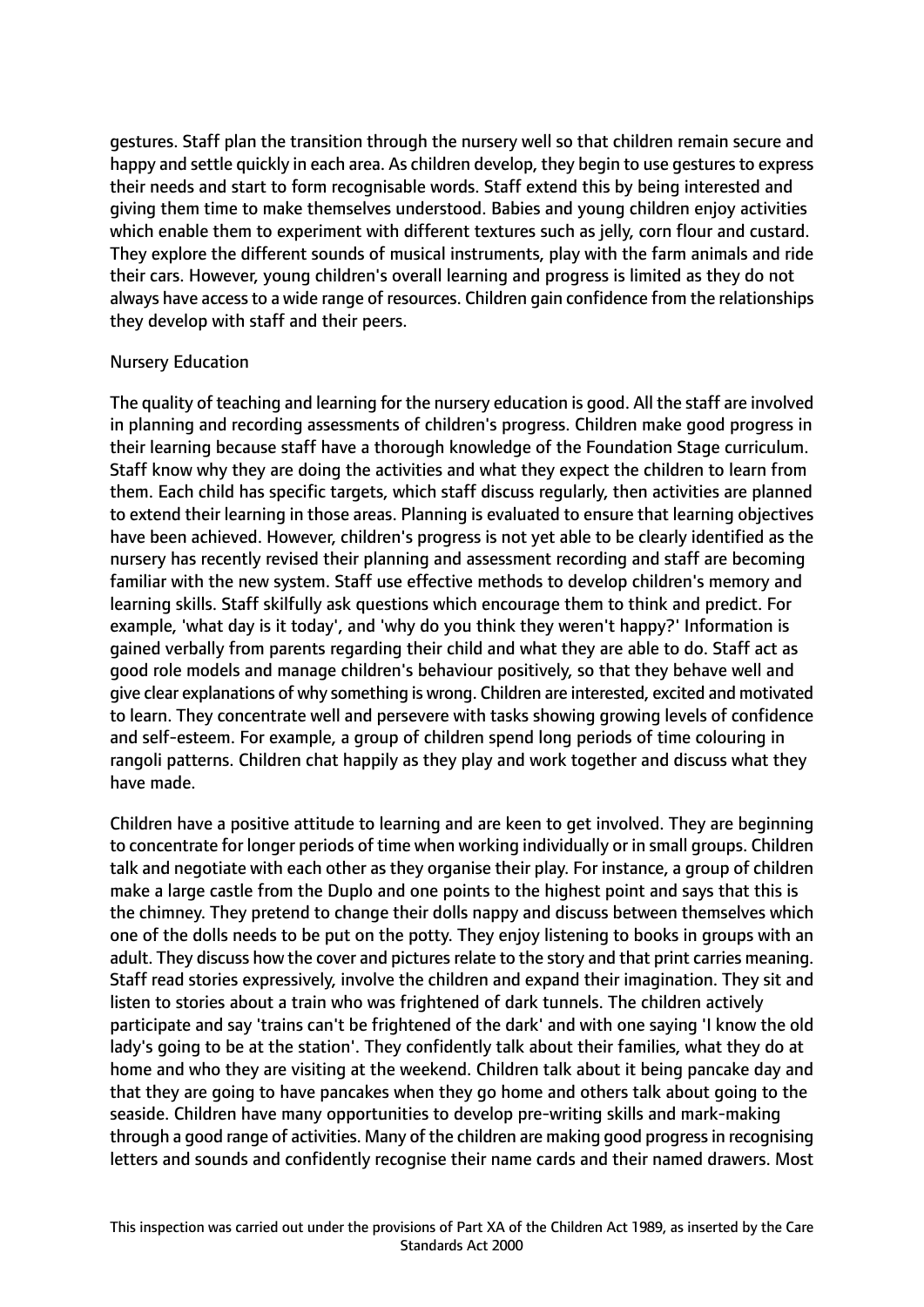of the children count to ten and are beginning to recognise numbers while engaging in counting games. Mathematical language is used by children as are problem solving skills and the ideas of matching and sorting. Staff provide a range of activities to enable children to learn to recognise shapes and size and learn about weight and measure. For example, some recognise complex shapes such as a hexagon and pentagon and they look at what happens to the weighing scales when they weigh the compare bears. They learn about volume and how containers hold different amounts of water. They are introduced to simple addition and subtraction through number rhymes such as 'five little monkeys' when they count how many are left and discuss how many more cups they need at the table.

Children have many opportunities to explore, and satisfy their curiosity through first hand experiences. Children learn about change through topics, for example, they grow beans and watch them grow. They discuss the life cycle of a caterpillar and watch what happens to ice and chocolate when it is melted. Children use the computer to develop their co-ordination and skills in using the mouse. There are additional programmable toys to support their learning and develop their understanding of everyday technology. These include cash tills, phones and remote control cars. Children learn about the natural world as they talk about different animals and show concern as they help to feed and care for the fish. They discuss and carry out creative activities associated with different seasons. For example, they look at the blossom on the trees and make snowmen in the winter and leaf prints in the autumn. They frequently talk about past and present events in their lives which helps them to learn about time. They confidently talk about visiting Disneyland, watching CBeebies and what they watched at the cinema last week. The children become aware of the wider society as they regularly access a good range of resources which provide positive images of culture, disability and gender. These include dolls, puzzles, dressing-up clothes and dual language books. There is a good range of posters and pictures displayed on the walls which reflect diversity. They celebrate different festivals, colour in pictures, listen to different music, participate in activities and try out associated food. Children have opportunities to use their imagination as they take part in role play based on first hand experiences. For example, they pretend to go to the Chinese restaurant and play doctors and nurses. The children have access to differing textures which allow them to experiment. These include water, sand, play dough, corn flour, dried food, jelly and craft materials. The children are beginning to talk freely and tell staff about their ideas. For example, they talk about building a tall castle from Duplo, making a ramp for the dinosaurs in the sand and put their dolls to bed. They enthusiastically enjoy singing songs and participating in action rhymes and move to music sessions.

Children show a good awareness of space as they manoeuvre skilfully to avoid collisions. They ride wheeled toys, climb, slide, kick balls, jump, and play outdoor circle games. Children are beginning to develop their hand to eye co-ordination through regular use of tools and equipment such as scissors, threading beads, and nuts and bolts. They enjoy a variety of activities which involve using their senses of touch, smell and taste. They listen to different sounds on tapes, experiment with different textures in the feely bags and smell and taste different foods.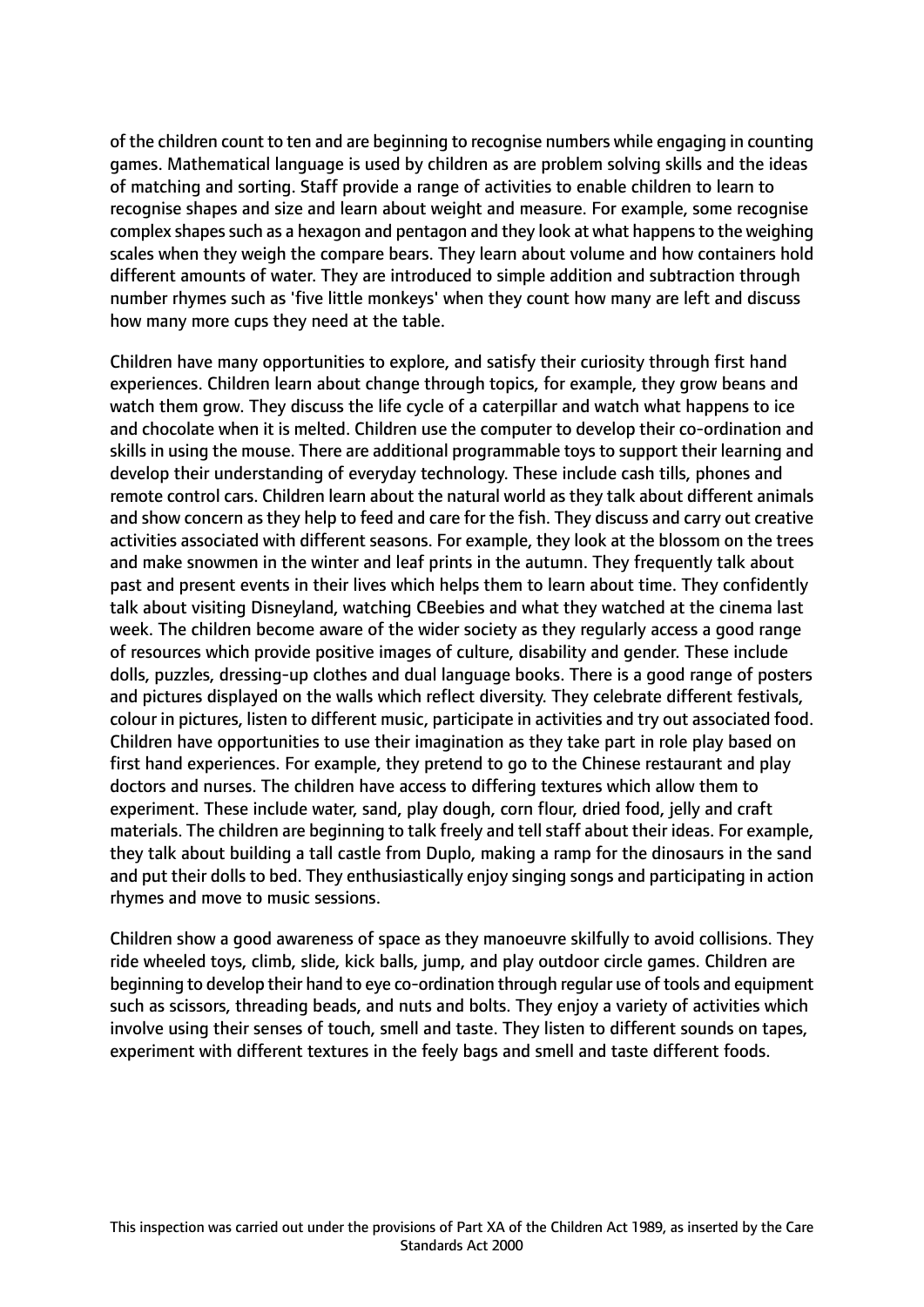## **Helping children make a positive contribution**

The provision is good.

All children are warmly welcomed and feel a sense of belonging as they take part in the life of the nursery. They move freely between activities and are comfortable with routines. Babies bond well with the familiar staff and therefore feel secure. Staff know the children well and raise their self-esteem by valuing them as individuals. Currently there are no children with learning difficulties and/or disabilities or who speak English as an additional language attending the nursery. However, staff have past experience and ensure that they work with parents and other professionals to meet each child's needs. Staff take time talking to parents before children start, to find out about their routines, interests, information about their family, and anything that is special to them. This enables them to settle and enjoy their time in the setting. All children quickly have a sense of belonging as they are encouraged to identify strongly with their key worker group. Children are listened to and the staff show interest in what they say, which helps them to feel good about themselves.

Children become aware of their own and other cultures through resources, topic work and the use of books and stories that promote positive images of culture, ethnicity, gender and disability. Children learn to value diversity because resources are well integrated within their play environment. For example, multi-cultural displays and posters decorate the walls, puzzles and role play items positively represent different people. Children learn about different countries through planned activities. They celebrate a variety of festivals, such as Christmas, Diwali, Chinese New Year and Eid. They make cards, divas, lanterns, rangoli patterns and listen to different music. All children are included in the activities and routines. They are encouraged to respect and value themselves and each other. Children's spiritual, moral, social and cultural development is fostered.

Children are well settled, confident and sociable. Staff use positive strategies for managing behaviour throughout the nursery. This helps children learn to understand behaviour boundaries and how their behaviour may affect others. Older children are polite and generally behave well. Younger children are developing an awareness of themselves and find out what behaviour is acceptable as they test out boundaries with adults who they trust. They respond positively to the staff who ensure that behaviour is managed with the use of praise and explanation. They gain a good understanding of right and wrong through the positive, consistent messages and explanation they receive from staff. The children are aware of the setting's boundaries and play well together, sharing toys, taking turns and showing consideration for others. They are listened to and the staff value what they say, which helps them to feel good about themselves. The children get on with each other and with adults in the setting, so that behaviour is generally good. For example, a group of children sit and draw happily together and another group build a train track. They arrive keen and eager to learn and co-operate with others in their play. Staff use praise well, rewarding children with comments such as 'that's excellent', or 'well done that's a lovely picture'. They clap and applaud the babies and younger children when they have achieved which increases their confidence.

The partnership with parents and carers is good. Parents comment positively about the nursery and feel supported by the approachable staff who create a friendly and sociable atmosphere. Good quality information regarding how the Foundation Stage isimplemented within the setting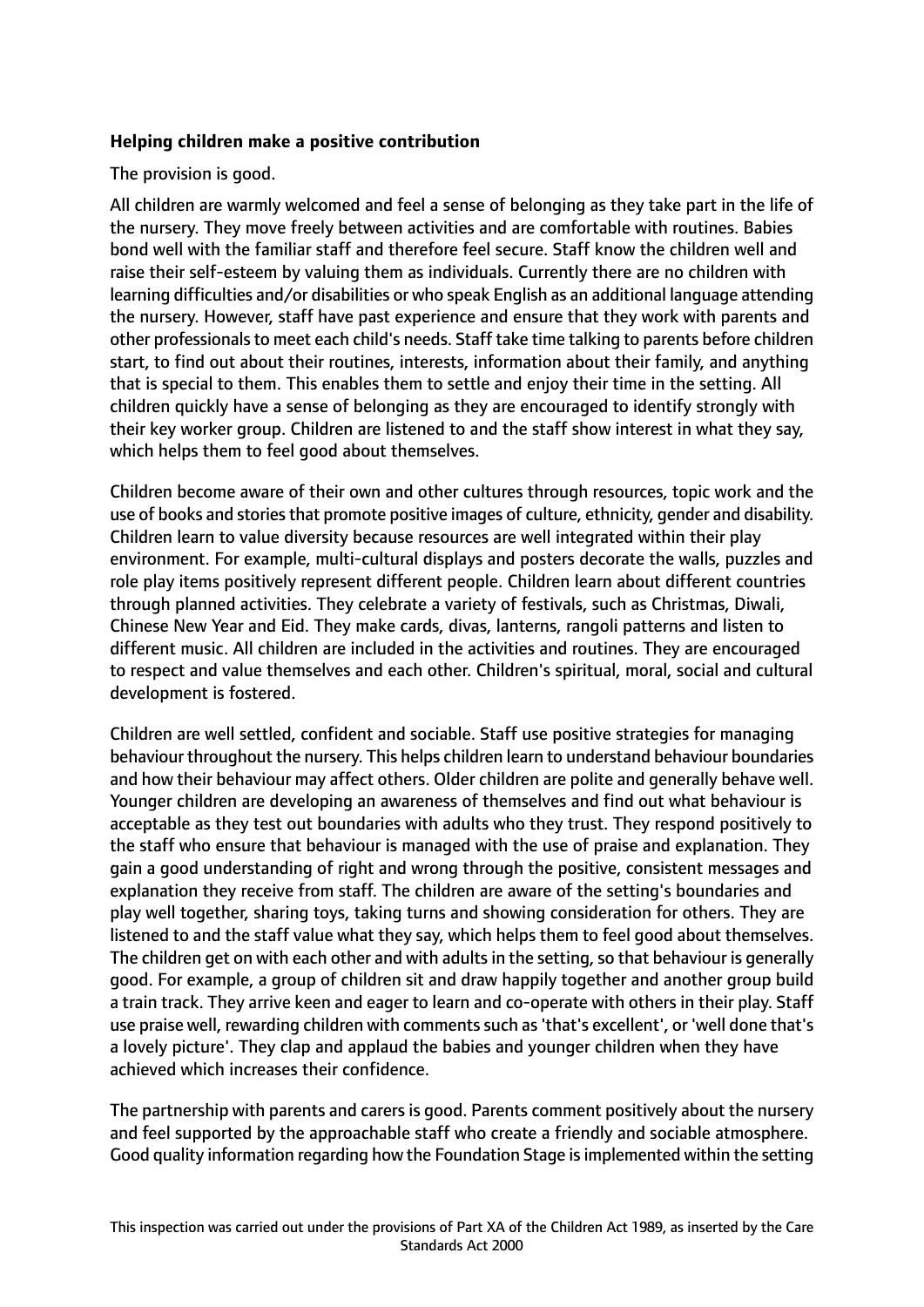is available so that parents understand how their children is learning. Parents find the information they receive about topics being covered helpful in supporting their children's learning at home. Staff exchange information with parents on a daily basis, thus ensuring that any developing or changing needs of the children are met. Children benefit because parents receive regular information through newsletters, parents notes and displays on the notice board. Information about children's routines, interests and their starting points are sought to help staff plan for the individual child. Parents are mainly informed of their child's progress through regular discussions and daily sheets are completed for children under two. Parents are aware of their child's key worker and are confident in liaising and discussing aspects with them. Parents are invited to attend for settling-in visits to enable their child to settle smoothly. They are invited to open evenings to discuss their child's progress in detail and have access to their children's assessment records. Parents speak very positively about their children's experience in the nursery.

# **Organisation**

The organisation is satisfactory.

Policies and procedures are regularly reviewed to ensure they contribute to children's good health, safety and enjoyment. The majority of staff are qualified and work together as part of an established team. Effective recruitment and vetting procedures, annual appraisals and regular staff meetings ensure that children are well protected. Staff are encouraged to attend continuing training to keep their skills and knowledge refreshed. There is a clear induction system in place for any new staff and students. Staff create a happy, welcoming, friendly atmosphere. The setting groups children effectively using key workers in small groups which positively supports their learning and play.

Children gain from the generally effective deployment of staff and their clear understanding of their individual roles. This ensures that children are actively supervised and supported. Staff organise the space within the premises well to provide a child-centred environment. There are close links with staff from different rooms making children'stransition from one room to another a positive experience. Appropriate systems for keeping records are in place and stored confidentially in order to promote children's welfare. Necessary paperwork, such as registers and accident records are quickly and accurately recorded.

The leadership and management of funded children is good. The management of the setting is shared by the manager and three senior members of staff. The nursery have clear aims and objectives for improving the quality of care and education for children. The management provide an effective induction for students and new staff which covers necessary information, policies and procedures. The management is pro-active in their approach and encourages all staff to play a full role in the setting. The management also monitors the strengths and weaknesses of the setting through staff meetings and through visits from the local authority. Staff evaluate the activities provided for the children and keep evidence to show how children make progress in their learning, which enables them to monitor whether objectives have been met. Action plans are used to make improvements and developments to teaching, learning and the setting.

Overall the provision meets the needs of the range of children for whom it provides.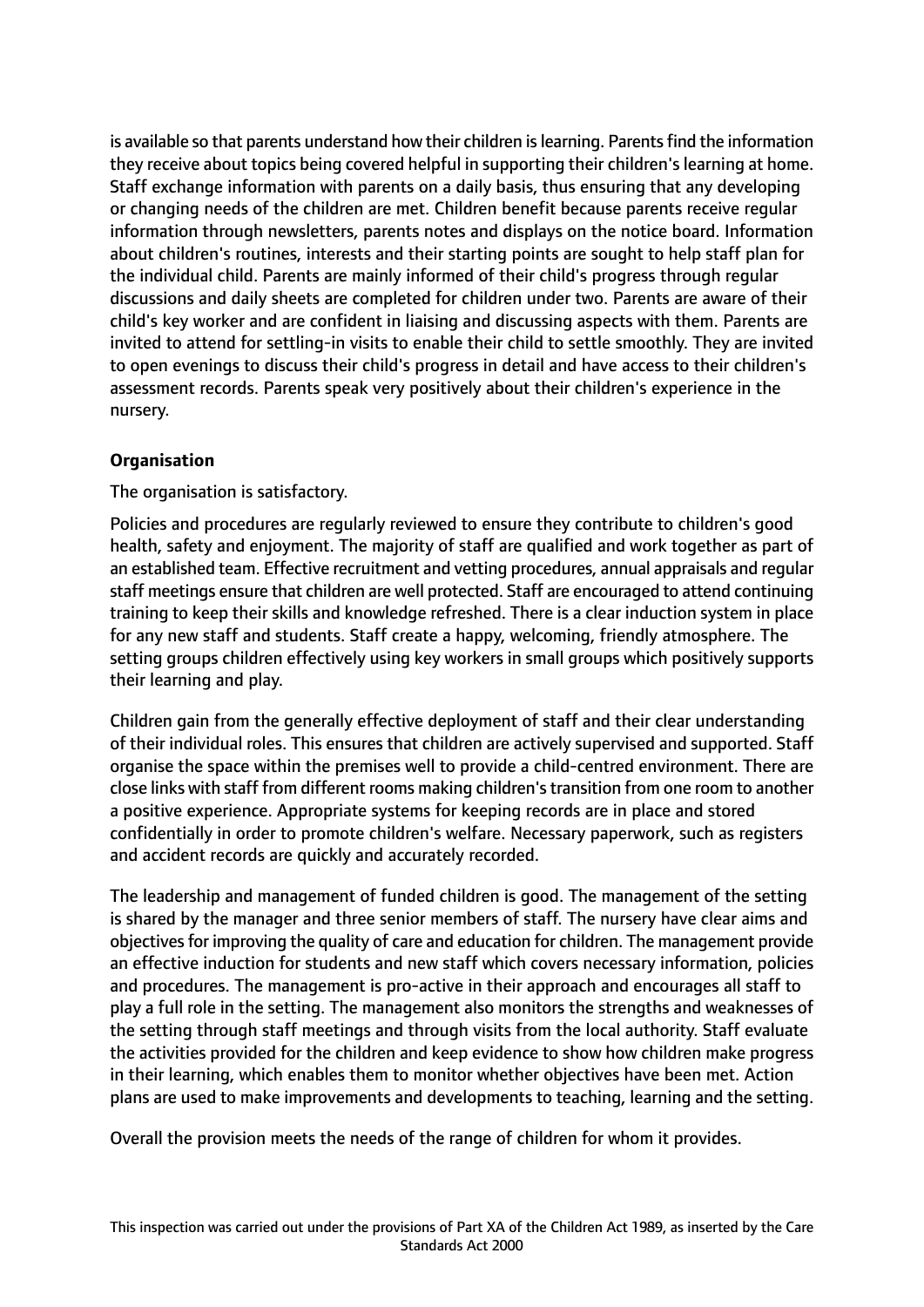# **Improvements since the last inspection**

At the last care inspection the setting was required to make sure the perimeter fence was made safe. The setting has now replaced the fence panels and these measures help to safeguard children's welfare.

At the last nursery education inspection the setting agreed to increase opportunities for children to cut out their own templates to develop their creative skills and include subtraction as part of their everyday experience. All of these areas have been addressed in order to improve the quality of the educational provision for children. The graphics area now has an appropriate range of play equipment available for children to develop their creative skills and is planned with a purpose in mind. Staff encourage children to use mathematical concepts to solve practical problems as part of their everyday experience. For example, children participate in action rhymes and games and stories are read to them which develop their understanding of simple subtraction.

# **Complaints since the last inspection**

Since the last inspection there have been no complaints made to Ofsted that required that required the provider or Ofsted to take any action in order to meet the National Standards.

The provider is required to keep a record of complaints made by parents, which they can see on request. The complaints record may contain complaints other than those made to Ofsted.

# **THE QUALITY AND STANDARDS OF THE CARE AND NURSERY EDUCATION**

On the basis of the evidence collected on this inspection:

The quality and standards of the care are satisfactory. The registered person meets the National Standards for under 8s day care and childminding.

The quality and standards of the nursery education are good.

## **WHAT MUST BE DONE TO SECURE FUTURE IMPROVEMENT?**

#### **The quality and standards of the care**

To improve the quality and standards of care further the registered person should take account of the following recommendation(s):

- •ensure that there is an appropriate range of furniture to enable children to eat together safely
- •improve younger children's access to a varied range of activities, resources and play experiences to develop their overall learning

## **The quality and standards of the nursery education**

To improve the quality and standards of nursery education further the registered person should take account of the following recommendation(s):